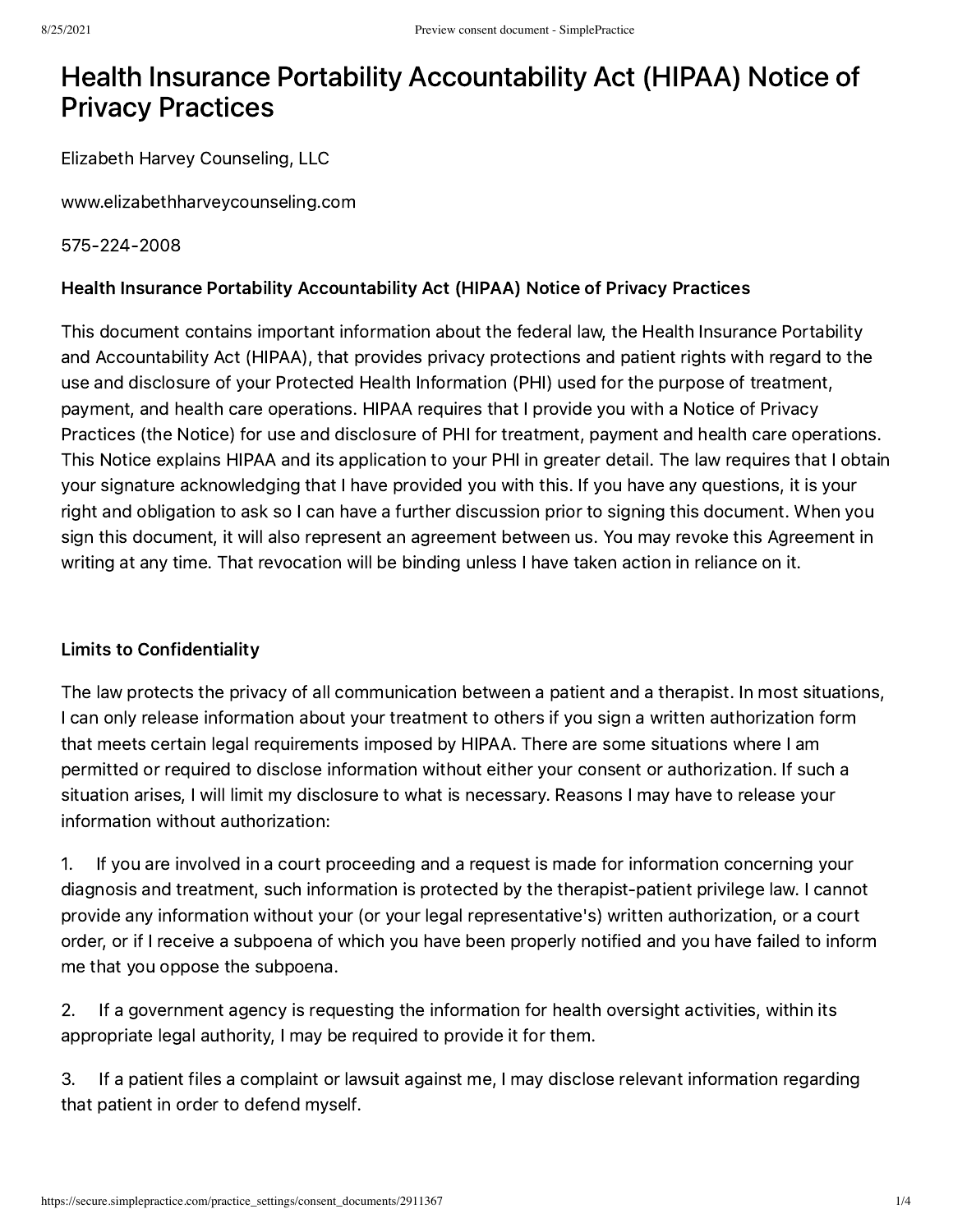4. If a patient files a worker's compensation claim, and I am providing necessary treatment related to that claim, I must, upon appropriate request, submit treatment reports to the appropriate parties, including the patient's employer, the insurance carrier or an authorized qualified rehabilitation provider.

There are some situations in which I am legally obligated to take actions, which I believe are necessary to attempt to protect others from harm, and I may have to reveal some information about a patient's treatment:

1. If I know, or have reason to suspect, that a child under 18 has been abused, abandoned, or neglected by a parent, legal custodian, caregiver, or any other person responsible for the child's welfare, the law requires that I file a report with the New Mexico Abuse Hotline. Once such a report is filed, I may be required to provide additional information.

2. If I know, or have reasonable cause to suspect, that a vulnerable adult has been abused, neglected, or exploited, the law requires that I file a report with the New Mexico Abuse Hotline. Once such a report is filed, I may be required to provide additional information.

3. If I believe that there is a clear and immediate probability of physical harm to the patient, to other individuals, or to society, I may be required to disclose information to take protective action, including communicating the information to the potential victim, and/or appropriate family member, and/or the police or to seek hospitalization of the patient.

# Client Rights and Therapist Duties

Use and Disclosure of Protected Health Information:

· For Treatment – I use and disclose your health information internally in the course of your treatment. If I wish to provide information outside of our practice for your treatment by another health care provider, I will have you sign an authorization for release of information. Furthermore, an authorization is required for most uses and disclosures of psychotherapy notes.

For Payment – I may use and disclose your health information to obtain payment for services provided to you, for example, if a health insurance claim is submitted.

· For Operations – I may use and disclose your health information as part of internal practice operations. For example, this could mean a review of records to assure quality. I may also use your information to tell you about services, educational activities, and programs that I feel might be of interest to you. In addition, as a licensed mental health counselor (LMHC), I practice under supervision. Your health information may be communicated to my supervisor, Lorena Alvarez, LPCC, in the normal course of supervision activities.

# Patient's Rights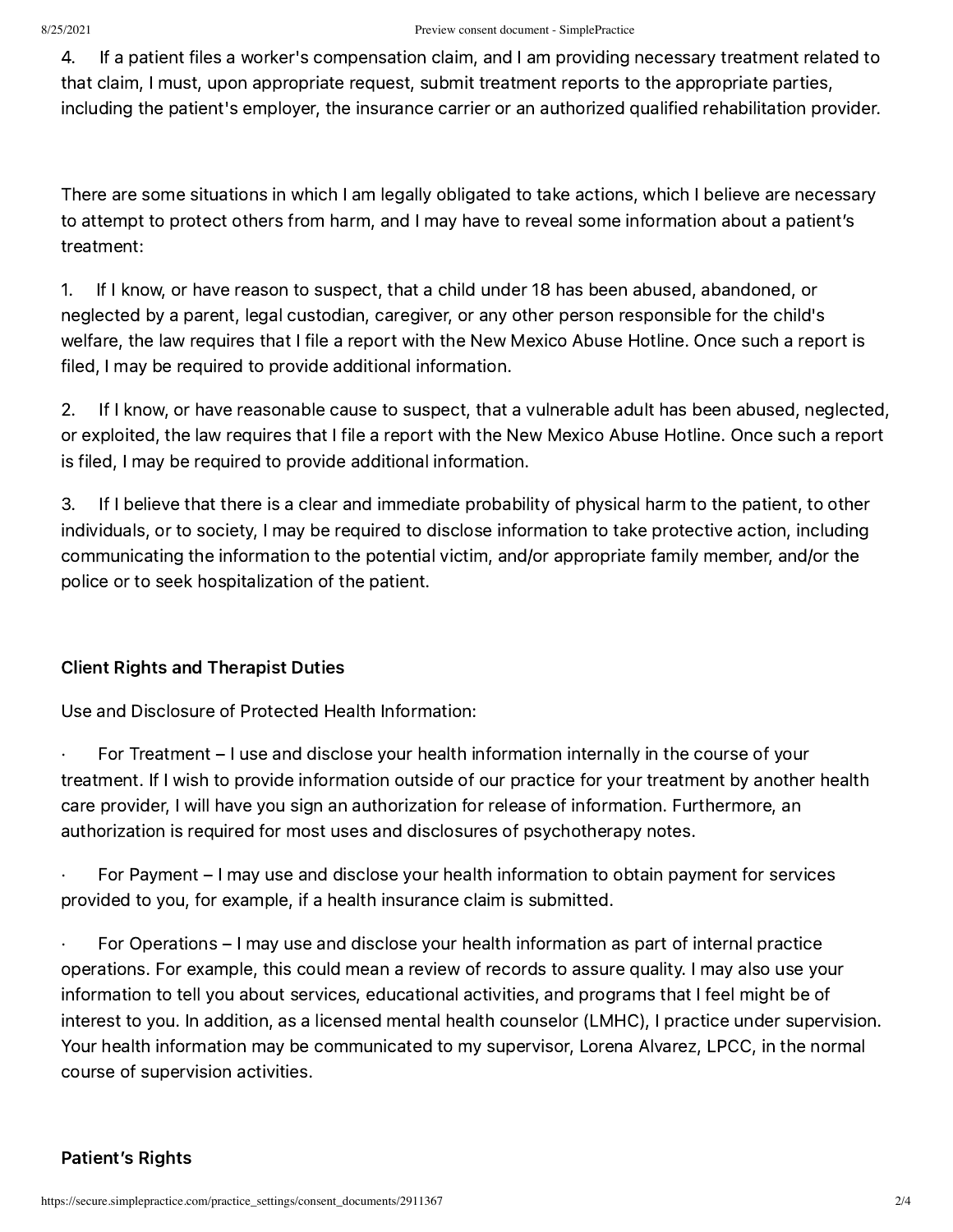· Right to Treatment – You have the right to ethical treatment without discrimination regarding race, ethnicity, gender identity, sexual orientation, religion, disability status, age, or any other protected category.

 $\cdot$  Right to Confidentiality – You have the right to have your health care information protected. If you pay for a service or health care item out-of-pocket in full, you can ask us not to share that information for the purpose of payment or our operations with your health insurer. I will agree to such unless a law requires us to share that information.

Right to Request Restrictions – You have the right to request restrictions on certain uses and disclosures of protected health information about you. However, I am not required to agree to a restriction you request.

Right to Receive Confidential Communications by Alternative Means and at Alternative Locations – You have the right to request and receive confidential communications of PHI by alternative means and at alternative locations.

Right to Inspect and Copy – You have the right to inspect or obtain a copy (or both) of PHI. Records must be requested in writing and release of information must be completed. If I refuse your request for access to your records, you have a right of review, which I will discuss with you upon request.

Right to Amend – If you believe the information in your records is incorrect and/or missing important information, you can ask us to make certain changes, also known as amending, to your health information. You have to make this request in writing. You must tell us the reasons you want to make these changes, and I will decide if it is and if I refuse to do so, I will tell you why within 60 days.

Right to a Copy of This Notice – If you received the paperwork electronically, you have a copy in your email. If you completed this paperwork in the office at your first session a copy will be provided to you per your request or at any time.

Right to an Accounting – You generally have the right to receive an accounting of disclosures of PHI regarding you. On your request, I will discuss with you the details of the accounting process.

Right to Choose Someone to Act for You – If someone is your legal guardian, that person can exercise your rights and make choices about your health information; I will make sure the person has this authority and can act for you before I take any action.

Right to Choose – You have the right to decide not to receive services with me. If you wish, I will provide you with names of other qualified professionals.

Right to Terminate – You have the right to terminate therapeutic services with me at any time without any legal or financial obligations other than those already accrued. I ask that you discuss your decision with me in session before terminating or at least contact me by phone letting me know you are terminating services.

· Right to Release Information with Written Consent – With your written consent, any part of your record can be released to any person or agency you designate. Together, we will discuss whether or not I think releasing the information in question to that person or agency might be harmful to you.